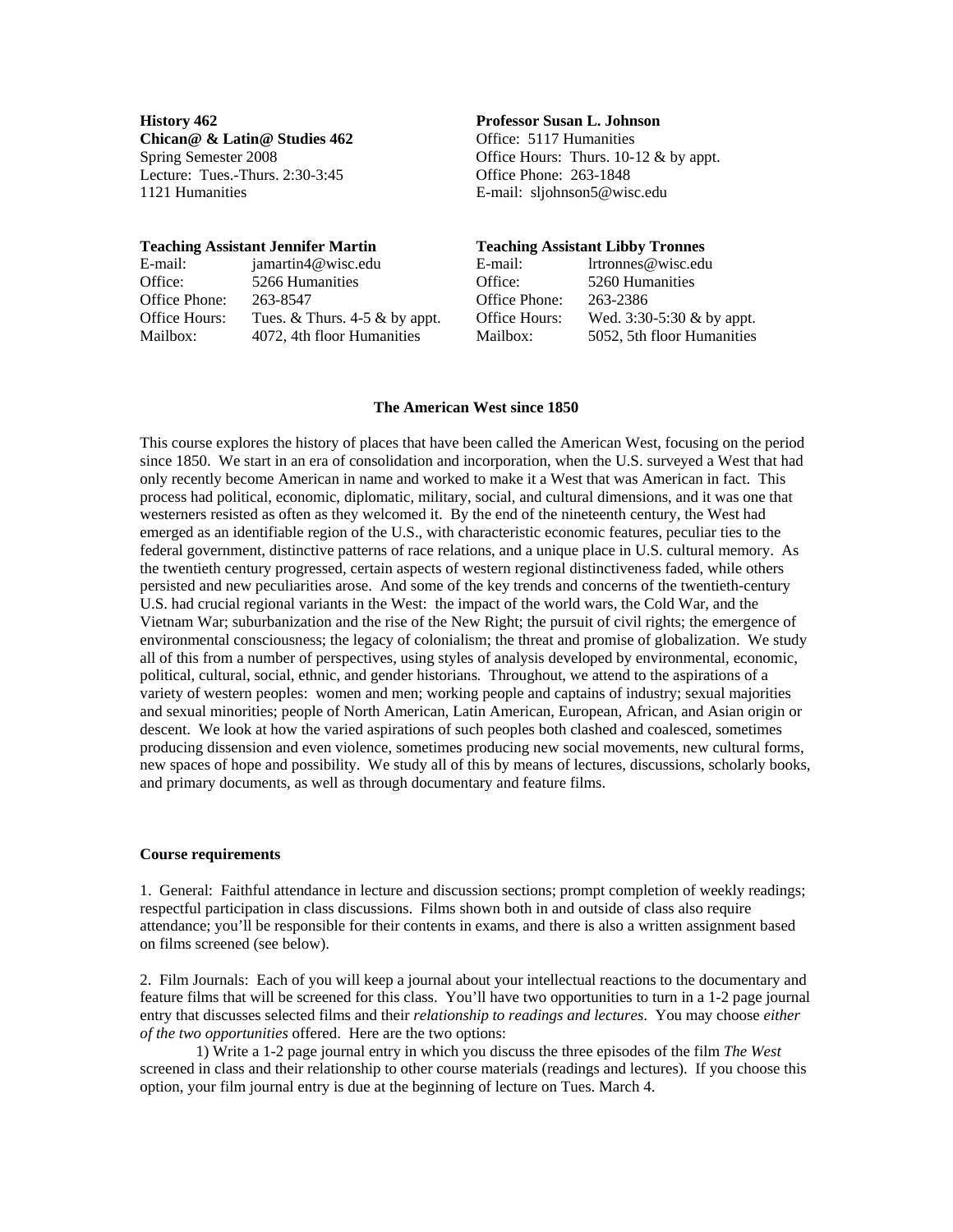2) Write a 1-2 page journal entry in which you discuss the three documentary films *Forbidden City, U.S.A.; Goin' Back to T-Town;* and *The Times of Harvey Milk* and their relationship to other course materials (readings, lectures, and other films). If you choose this option, your film journal entry is due at the beginning of lecture on Tues. April 29.

Remember, you need to *turn in only one of these two journal entries*. You will receive extra credit toward your course participation grade if you turn in more than one. These journal entries can be wordprocessed or handwritten. They won't be graded, but they will be marked using  $a +$ ,  $\checkmark$ ,  $\checkmark$ , system, and these marks will be used to help determine your course participation grade.

3. Papers: You will write two papers for this class, a brief 2-page paper on assigned primary sources, and a longer 5-page paper on one of the three single-author books assigned to the class as a whole. Both papers are designed to give you hands-on experience with the building blocks of history, that is, original primary source materials.

a. First paper: Two pages, double-spaced. This paper will give you a chance to consider in depth one week's primary source readings from The West in the History of the Nation. Please note that the chapters for this paper appear *not* in volume 2 of this book, which you have purchased, but in volume 1, which is not assigned in this class. Instead, you will be purchasing a photocopy of these chapters at Bob's Copy Shop at 1401 University Avenue, or else reading them on reserve at College Library or online on the Learn@UW site for this class. The assigned chapters are: Chapter 13, "The Sectional Crisis: The West Divides the Nation," and Chapter 14, "The Civil War: Bringing the Battlefront to the West." You'll choose at least two of the primary sources in these chapters and analyze the different points of view of the sectional conflict in the West represented by each. Your paper will be due at the beginning of lecture Tues. Feb. 5. Papers must be word-processed, double-spaced, with standard one-inch margins. Late papers will be accepted without penalty only if you negotiate an alternative due date with your teaching assistant at least *48 hours prior to the due date* specified here. Otherwise, late papers will drop by one-half of a grade for each day that they are late.

b. Second paper: Five pages, double-spaced. You'll receive detailed guidelines for this paper early in the semester. This paper will be written individually, but there will be teamwork involved in your initial research. For this paper, you'll use as your starting point one of the three single-author books assigned to the class as a whole: Cronon, Nature's Metropolis; Molina, Fit to Be Citizens; and Self, American Babylon. We'd like to have roughly equal numbers of students writing on each of these books. So during the first week of class, we'll ask you to designate your top two book choices, and then we'll divide the class into three similarly sized groups, each one assigned to a different book. We'll make every effort to assign you one of the two books you've chosen. The three mega-groups (each assigned one of the three books) will have time in class to organize themselves into smaller research teams (we suggest 2-4 students on each team). Each research team will then plan a research strategy for identifying primary source materials relevant to the book assigned. These primary sources should be found in libraries on campus. The research teams from each mega-group will report on the primary sources they've found during the class period in which we'll be discussing the book assigned to that mega-group (Nature's Metropolis, Thurs. Feb. 21; Fit to Be Citizens, Thurs. April 10; American Babylon, Thurs. May 1). Meanwhile, each individual should be deciding on one or two of the primary sources identified to use in the preparation of his or her individual paper. The actual paper, then, will be both a review of the book and an exploration of how the author uses primary sources to make a historical argument. You'll use the source(s) you've chosen to demonstrate in detail how the author makes use of primary materials. Your paper will be due at the beginning of lecture a week after the book you've read is discussed in class (Nature's Metropolis, Thurs. Feb. 28; Fit to Be Citizens, Thurs. April 17; American Babylon, Thurs. May 8). Papers must be word-processed, double-spaced, with standard one-inch margins. Late papers will be accepted without penalty only if you negotiate an alternative due date with your teaching assistant at least *48 hours prior to the due date* specified here. Otherwise, late papers will drop by one-half of a grade for each day that they are late.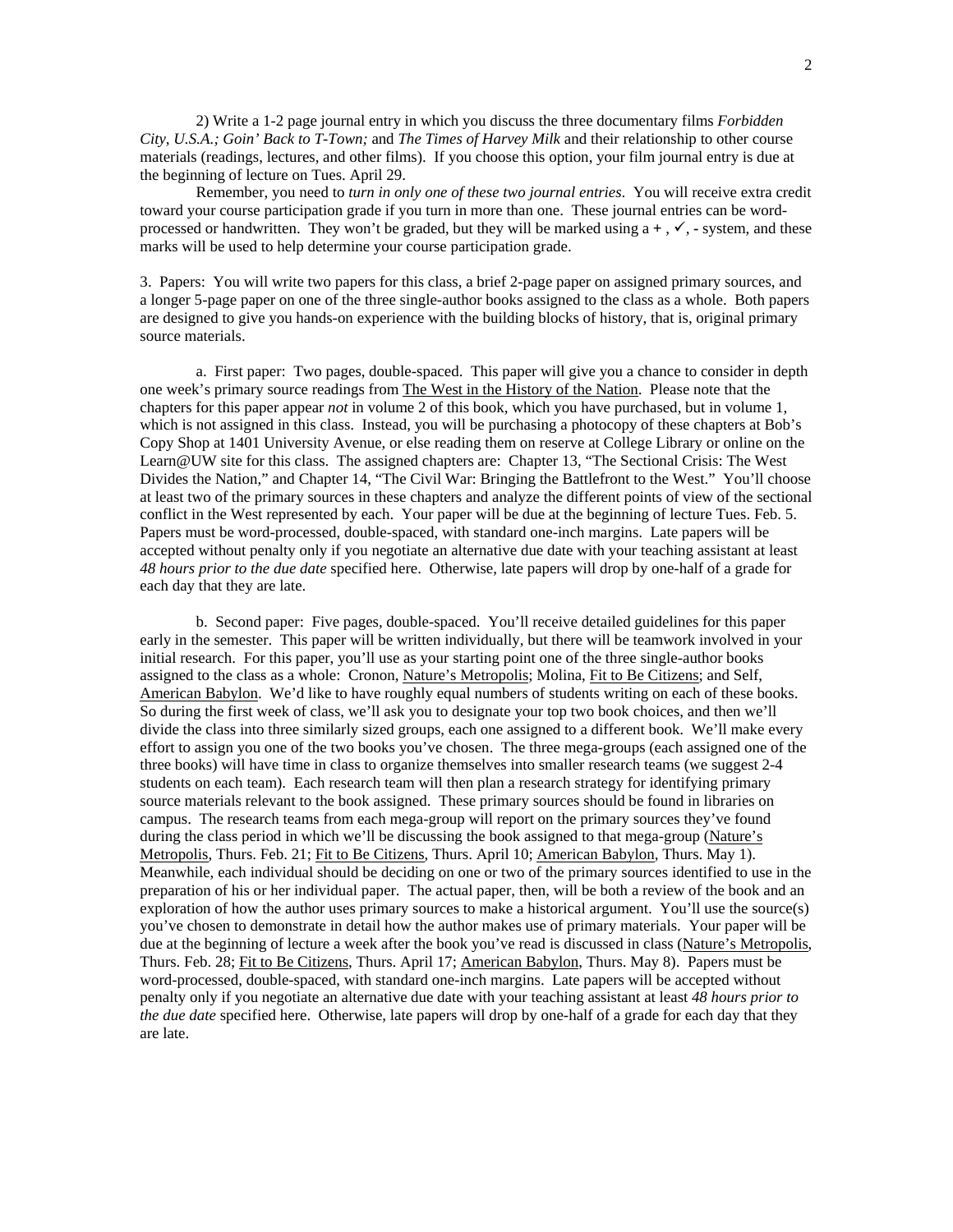4. Exams: There will be two take-home essay exams, a Midterm and a Final. We will not give out exam questions prior to the dates specified here under any circumstances. The Midterm questions will be handed out at the end of lecture on Thurs. March 6, and your answers must be handed in at the beginning of lecture on Thurs. March 13. There will be no formal lecture on Tues. March 11, but the professor and teaching assistants will be available in the classroom to answer any questions you have about the midterm. The Final questions will be handed out at the end of lecture on Thurs. May 8, and your answers must be handed in between 7:45 a.m. and 9:45 p.m. on Mon. May 12--that is, during the regularly scheduled final exam period for this course. Midterm and Final exams must be word-processed, double-spaced, with standard one-inch margins, and they may not exceed the page limits established. You are to work individually and independently on these exams; evidence of collaboration will result in automatic failure. Late exams will not be accepted (no exceptions made for computer difficulties or transportation problems).

### **Grades**

Your final grade will be determined using the following formula:

| Course participation | 20% |
|----------------------|-----|
| First paper          | 10% |
| Second paper         | 25% |
| Midterm exam         | 20% |
| Final exam           | 25% |

From time to time, you may be given the chance to enhance your course participation grade by attending a campus event relevant to the history of the American West and writing up a one-page response paper that relates that event to course content. Please check with your instructor to make sure an event that interests you is sufficiently relevant to course content before writing such a paper and turning it in.

#### **Readings**

The following books are required for all students. They are available for purchase at the University Book Store, and are on reserve at College Library in Helen C. White Hall:

- William Deverell and Anne Hyde, eds., *The West in the History of the Nation: A Reader*, Vol. 2, *Since 1865* (Boston: Bedford/St. Martin's, 2000).
- William Cronon, *Nature's Metropolis: Chicago and the Great West* (New York: W.W. Norton, 1992).
- Natalia Molina, *Fit to Be Citizens? Public Health and Race in Los Angeles, 1879-1939* (Berkeley: University of California Press, 2006).
- Robert Self, *American Babylon: Race and the Struggle for Postwar Oakland* (Princeton, N.J.: Princeton University Press, 2003).
- There is also a small required course pack available for purchase at Bob's Copy Shop, 1401 University Avenue. This course pack consists of two chapters from Vol. 1 of *The West in the History of the Nation*. If you took History 461 last semester and still have this book, you will not need to purchase the course pack. Copies of Vol. 1 are also on reserve at College Library. The assigned chapters are also available in electronic form on the Learn@UW site for this course.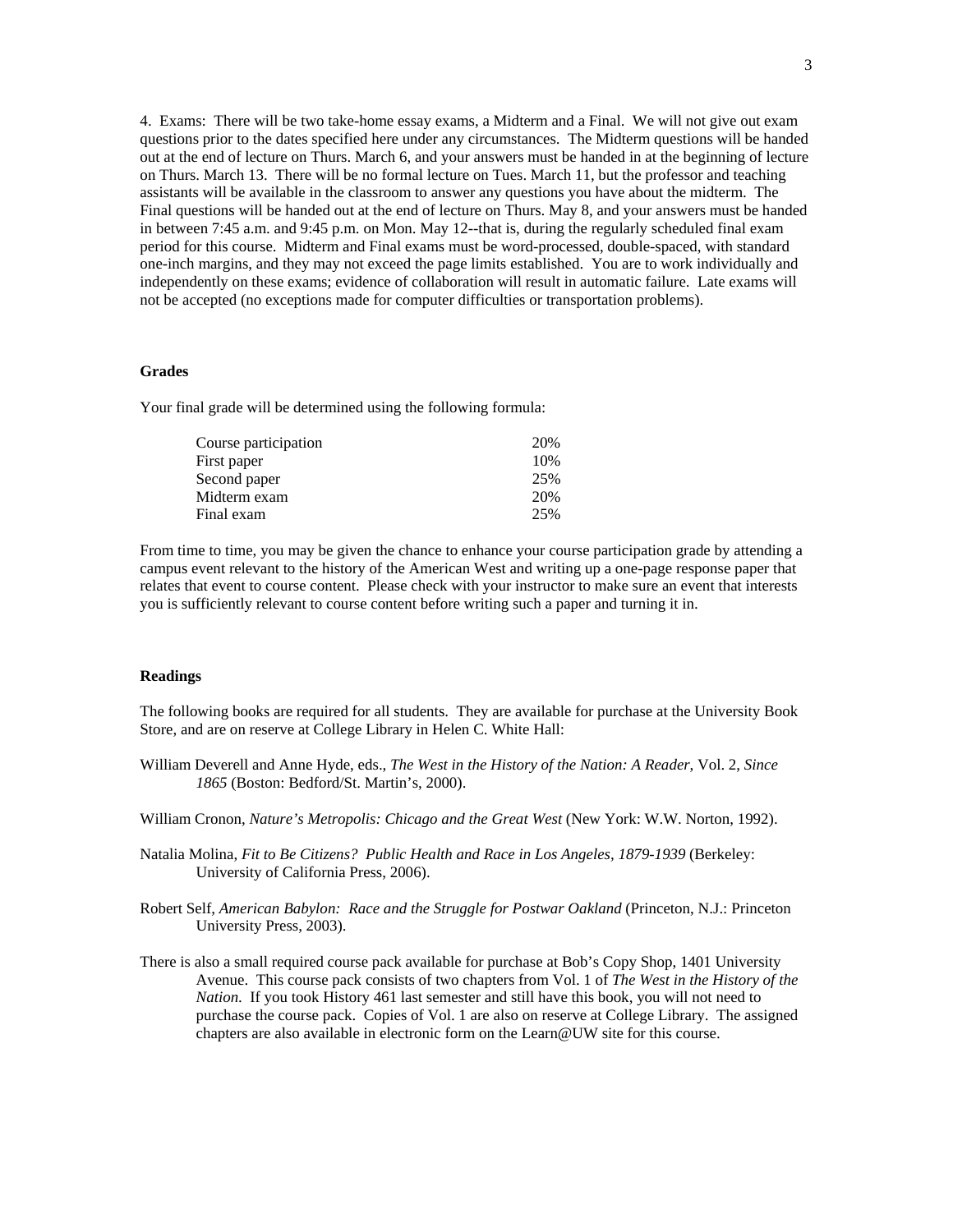The following book is *not required*, but it is *ever-so-highly recommended*. It is a more reliable source of basic information about western history than, say, *Wikipedia*, because the entries in this volume are written by some of the leading practitioners in the field. Those of you who purchase it at the University Book Store or elsewhere may well find it to be a book you'll be happy to have on your bookshelf for years to come. Still, it is quite expensive, so you might consider either using one of the copies on reserve at College Library in Helen C. White Hall. None of the assignments in this book are actually required, but once you start reading them, you might get hooked. This is no boring compendium of useless facts, but rather a curious collection of brief, readable essays on an extraordinary range of topics. Why did the Pony Express last only a year? Why did Kansas bleed? What do colleges and universities have to do with nineteenth-century land policy? Why do blue jeans have copper rivets? Why did women gain voting rights first in the West? What is a Wobbly? Who said, "raise less corn and more hell"? Who performed in the Wild West show? Why is Wounded Knee twice famous in western history? When *Dances With Wolves* won an Oscar in 1990, how long had it been since a western won the award? How did Las Vegas morph from a Mormon mission site to Sin City, U.S.A.? What is the "new western history"? You'll find the answers here:

Howard Lamar, ed., *The New Encyclopedia of the American West* (New Haven, Conn.: Yale University Press, 1998). [Abbreviated as NEAW in syllabus.]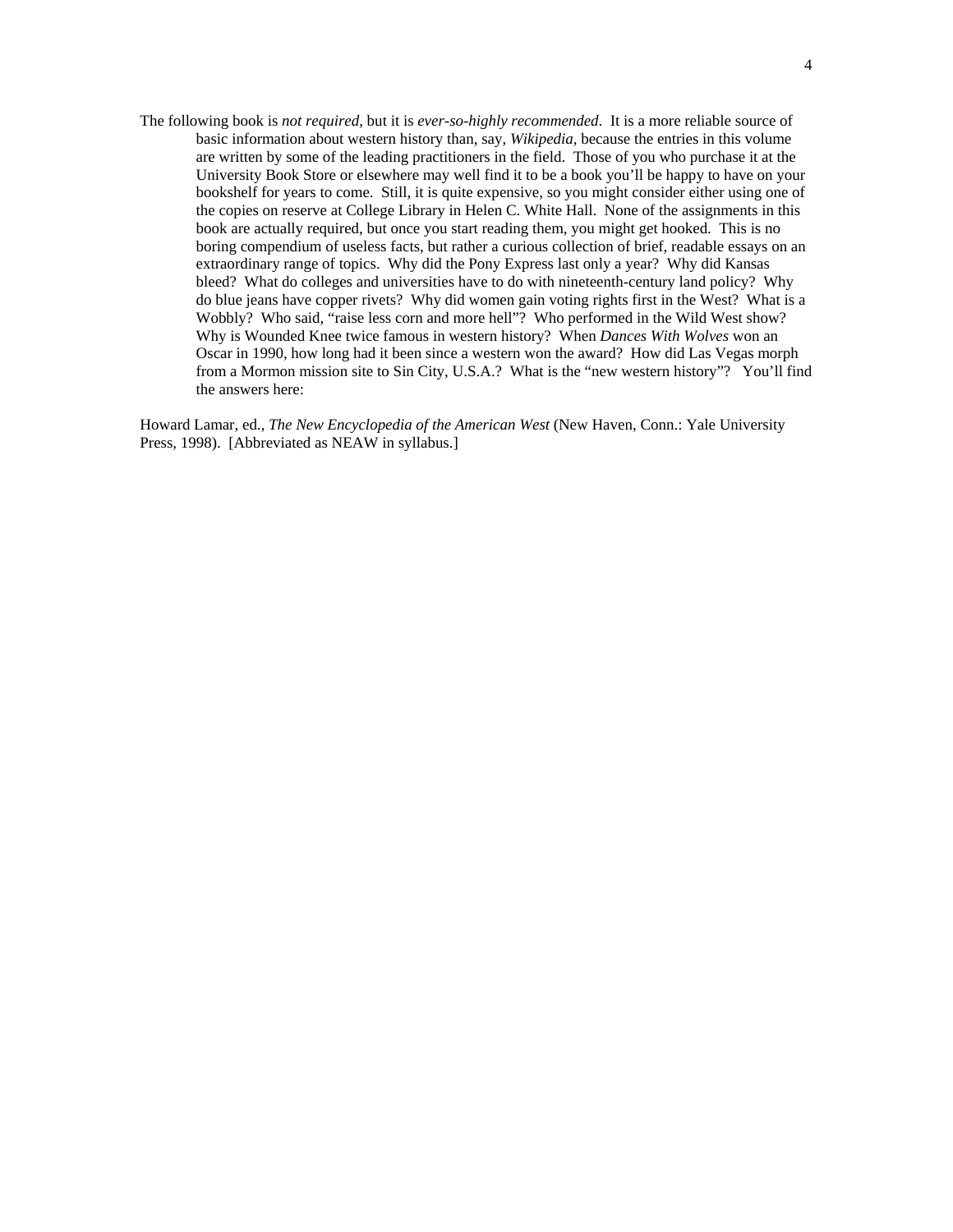## **Calendar and Assignments**

#### *Week 1*

| Tues. Jan. 22:  | Course Introduction                                                                                 |
|-----------------|-----------------------------------------------------------------------------------------------------|
| Thurs. Jan. 24: | Making the West American                                                                            |
| Reading:        | The West, Introduction, pp. xv-xvii<br>Nature's Metropolis, Preface & Prologue, pp. xiii-xvii, 5-19 |
|                 | NE AW, physiography of the U.S. Indians of California, of Tayes, of the Creet Begin                 |

NEAW: physiography of the U.S.; Indians of California, of Texas, of the Great Basin, of the Great Plains, of the Northwest, of the Southwest; see also entries for various Native nations, tribes, & confederacies, such as Sioux (Dakota, Lakota), Ute, "Five Civilized Tribes," Pueblo, Cheyenne & Arapaho, Apache, Navajo, Modoc & Klamath; Indian languages; Texas, annexation of; Oregon controversy; Mexican War; Treaty of Guadalupe Hidalgo; Gadsden Purchase; frontier theory; Turner, Frederick Jackson; western history, 1970s-90s; Chicago; Wisconsin

### *Week 2*

| Tues. Jan. 29:     | Incorporating the West                                                                                         |
|--------------------|----------------------------------------------------------------------------------------------------------------|
| Thurs. Jan. $31$ : | <i>The West, part 4, Death Runs Riot</i>                                                                       |
| Reading:           | Course pack (from The West, vol. 1, Chaps. 13 & 14, pp. 266-311)<br>Nature's Metropolis, Chaps. 1-2, pp. 23-93 |

NEAW: railroads; Compromise of 1850; California (up through American conquest & the Calif. gold rush); telegraph; transportation, overland; stagecoach; Russell, Majors & Waddell; Overland Mail Co.; Pony Express; Wells, Fargo & Co.; Kansas-Nebraska issue; popular sovereignty; Utah expedition of 1857-58; Latter Day Saints; polygamy; Civil War in the West; Cortina, Juan; Chivington, John; Fetterman massacre; Sand Creek massacre; Washita, battle of; Cheyenne & Arapaho Indians; Cheyenne & Arapaho war; Bent brothers; Sioux (Dakota, Lakota) Indians; vigilantism; law & order

#### *Week 3*

| Tues. Feb. $5:$ | Special presentation on finding primary sources<br>David Null, University Archivist                                                                                        |
|-----------------|----------------------------------------------------------------------------------------------------------------------------------------------------------------------------|
|                 | First paper due in lecture                                                                                                                                                 |
| Thurs. Feb. 7:  | Mining the West                                                                                                                                                            |
| Reading:        | Nature's Metropolis, Chaps. 3-5, pp. 97-259                                                                                                                                |
| towns           | NEAW: gold and silver rushes; Daly, Marcus; boomtowns; mining towns; Denver;<br>mining, metal; mining law; mining engineer; prostitution; buffalo; cattle industry; cattle |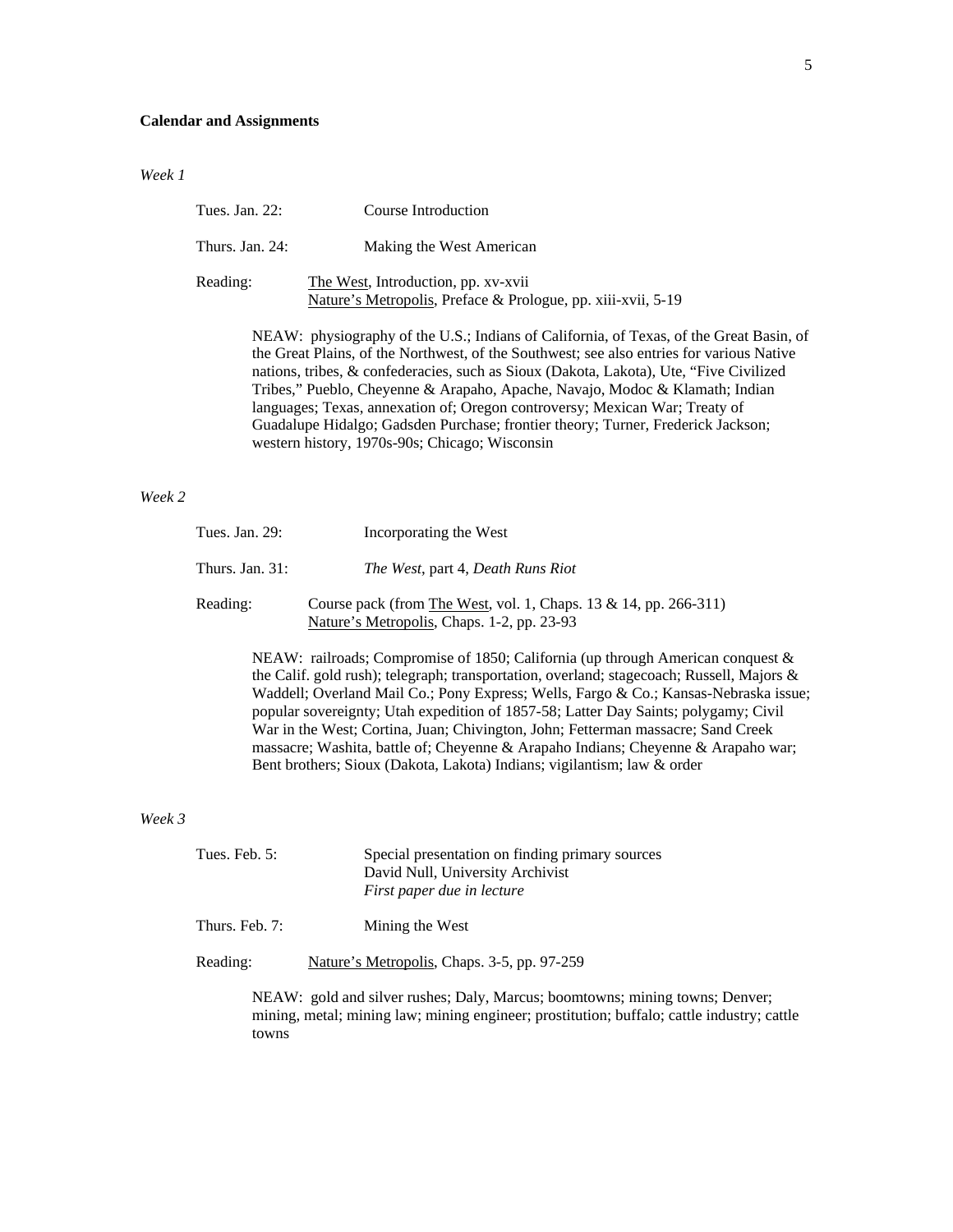| Tues. Feb. 12:                                                                                                                                                                                                                                                                                                                                                                                              | Creating the Range                                                           |
|-------------------------------------------------------------------------------------------------------------------------------------------------------------------------------------------------------------------------------------------------------------------------------------------------------------------------------------------------------------------------------------------------------------|------------------------------------------------------------------------------|
| Thurs. Feb. 14:                                                                                                                                                                                                                                                                                                                                                                                             | The West, part 6, Fight No More Forever                                      |
| Reading:                                                                                                                                                                                                                                                                                                                                                                                                    | The West, Chap. 2, pp. 22-45<br>Nature's Metropolis, Chaps. 6-7, pp. 263-340 |
| NEAW: Black Hills; Indian wars, 1865-91; Little Big Horn, battle of; Nez Perce War;<br>Sitting Bull; Chief Joseph; Custer, George Armstrong; land policy, 1780-1896;<br>Homestead Act; Timber Culture Act; public domain; sod house; agricultural expansion;<br>colleges & universities; Powell, John Wesley; sheep ranching; Basques; Navajo Indians;<br>Navajo weaving; bonanza farming; wheat production |                                                                              |

#### *Week 5*

| Tues. Feb. 19:     | <b>Railroad Blues</b>                                                                       |
|--------------------|---------------------------------------------------------------------------------------------|
| Thurs. Feb. $21$ : | discussion of Nature's Metropolis                                                           |
| Reading:           | The West, Chap. 3, pp. $46-59$ only<br>Nature's Metropolis, Chap. 8 & Epilogue, pp. 341-385 |
| ٠                  | NEAW: Central Pacific Railroad; Union Pacific Railroad; Denver and Rio Grande               |

Western Railroad; Atchison, Topeka and Santa Fe Railroad; Southern Pacific Railroad; railroad land grants; transcontinental railroad surveys; immigration; Chinese Americans; Chinese immigration; Irish immigration; cities, growth of

## *Week 6*

| Tues. Feb. $26$ : | <i>The West, part 7, Geography of Hope</i>                                                           |
|-------------------|------------------------------------------------------------------------------------------------------|
| Thurs. Feb. 28:   | <b>Reservations About Empire</b><br>Nature's Metropolis papers due in lecture                        |
| Reading:          | The West, Chap. 1, pp. 2-21, <i>plus</i> Chap. 3, #13, "An African American<br>Community," pp. 59-63 |

NEAW: African Americans on the frontier; Edmunds Acts; Chinese, riots against; U.S. Indian Policy, 1860-present (read to 1900); Carlisle Indian School; Sun Dance; Dawes Severalty Act; Oklahoma; Ghost Dance; Wounded Knee massacre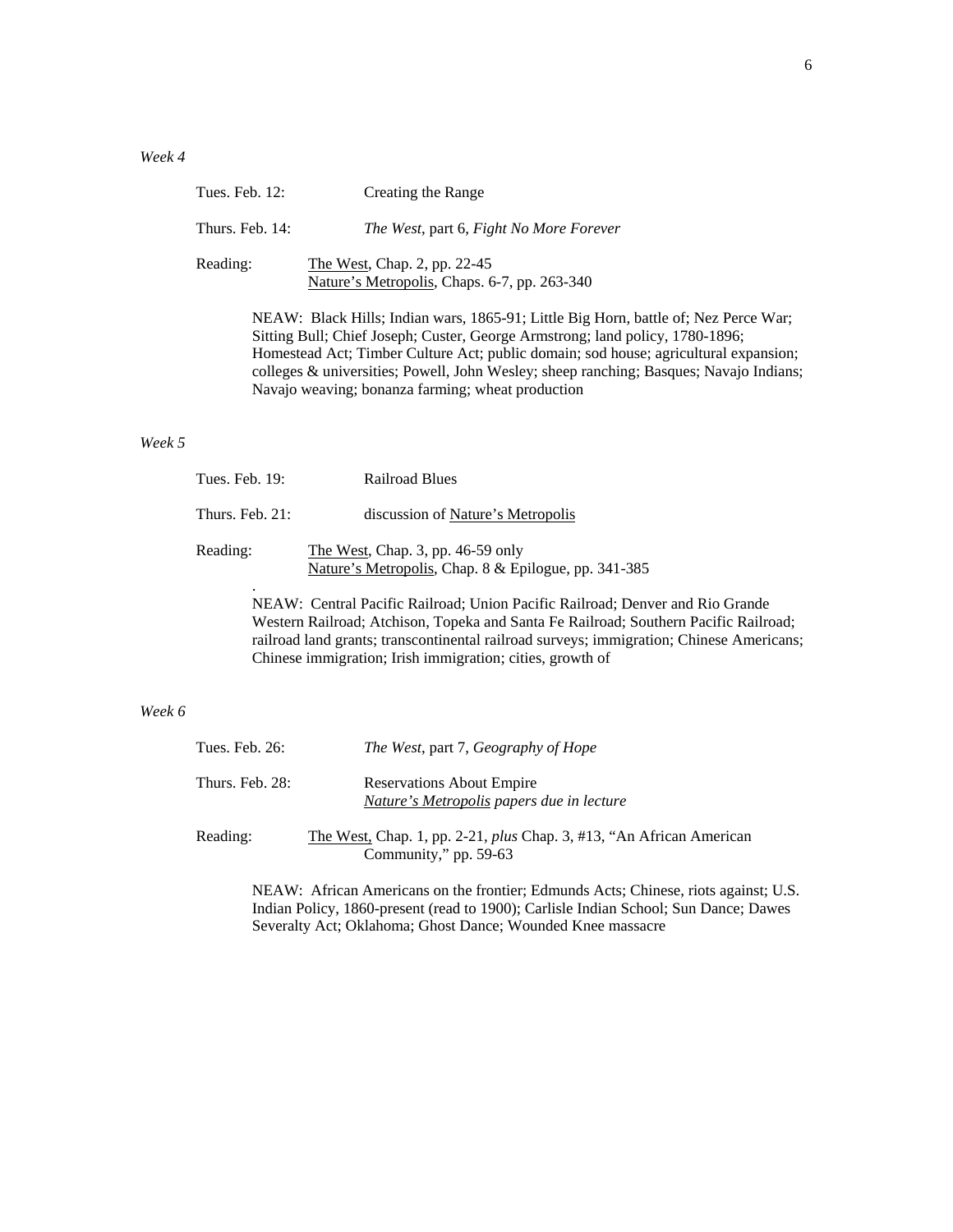## *Week 7*

| Tues. March 4:  | All-American Men?<br>option #1 film journal due in lecture  |
|-----------------|-------------------------------------------------------------|
| Thurs. March 6: | An Army of Women<br>MIDTERM EXAM QUESTIONS HANDED OUT       |
| Reading:        | The West, Chap. 3, #14, "Demography in the West," pp. 63-67 |

 NEAW: men & manhood in western history; Paul Bunyan; lumber industry; lumberjack; cowboy; cowboy clothing; barbed wire; women in western history; woman suffrage

#### *Week 8*

| Tues. March 11:  | work on exams; professor and TAs available for consultation  |
|------------------|--------------------------------------------------------------|
| Thurs. March 13: | Protesting the West Agrarian<br>MIDTERM EXAMS DUE IN LECTURE |

*NOTE: no discussion section meetings this week* 

*Week 9 SPRING BREAK!!!* 

#### *Week 10*

| Tues. March 25:  | Protesting the West Industrial |
|------------------|--------------------------------|
| Thurs. March 27: | Water, Woods, and Wilderness   |

 Reading: The West, Chap. 4-5, pp. 68-111 Fit to Be Citizens, Introduction & Chaps. 1-2, pp. 1-74

> NEAW: agrarian movements; Greenback Party; Populism; Populism in the Mountain West; Lease, Mary Elizabeth; Bryan, William Jennings; election of 1892; election of 1896; silver issue; coal mining; copper mining; Cripple Creek strikes; Waite, Davis; Western Federation of Miners; Industrial Workers of the World; labor movement; conservation movement; Muir, John; Carey Act; Newlands Reclamation Act; Taylor Grazing Act; cattle industry in the  $20<sup>th</sup>$  century; reclamation & irrigation; water in the trans-Mississippi West; California, water & the environment; Pinchot, Gifford; Roosevelt, Theodore; Boone & Crockett Club; wilderness; national parks and monuments; National Park Service; Yellowstone National Park; Yosemite National Park; tourist travel; Los Angeles, California; Mexican Americans; Japanese immigration; Japanese Americans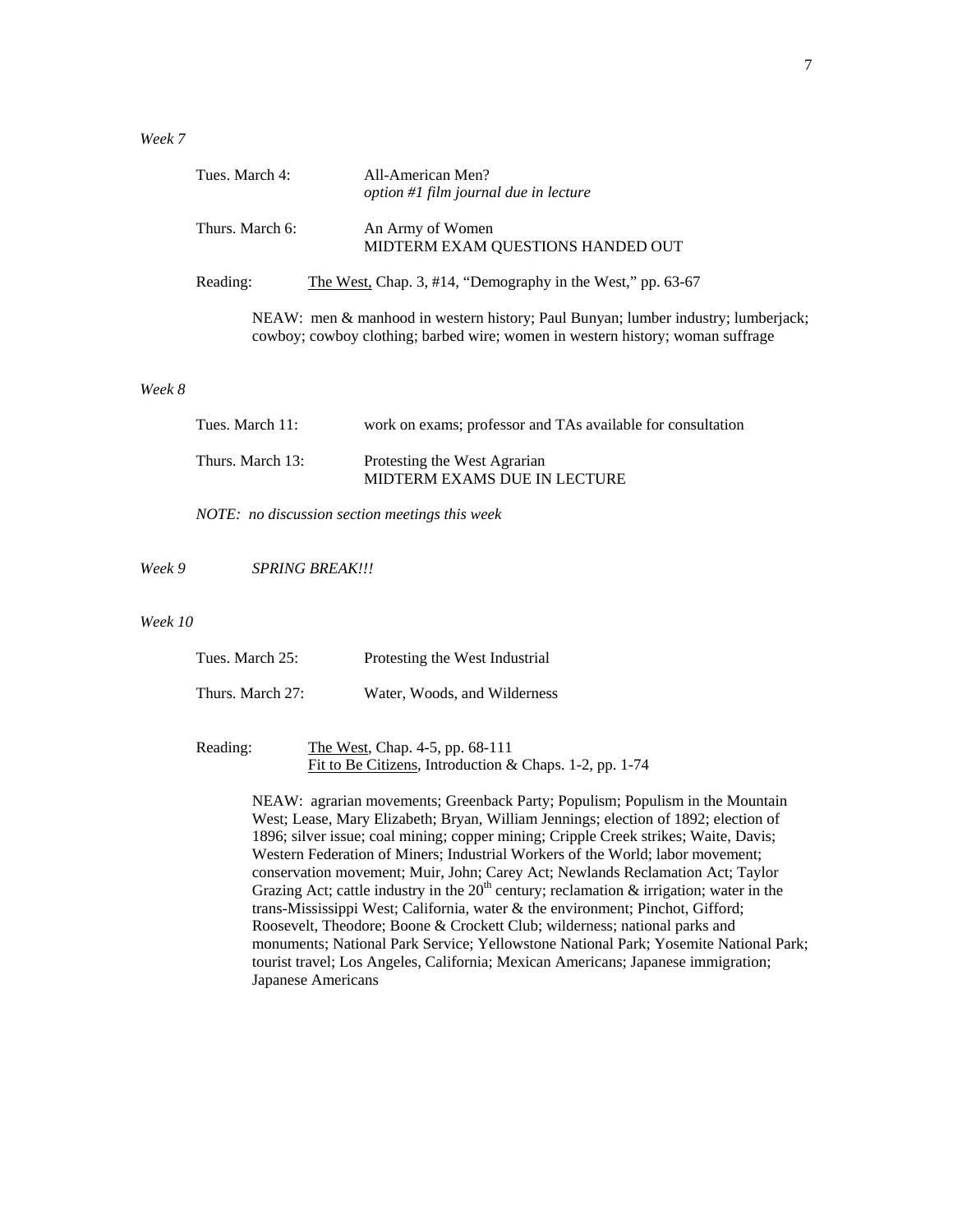## *Week 11*

| Tues. April 1:  | Goin' Back to T-Town                                                                                              |
|-----------------|-------------------------------------------------------------------------------------------------------------------|
| Thurs. April 3: | Oil, Soil, and Dust                                                                                               |
| Reading:        | The West, Chaps. 6-7, pp. 112-147<br>Fit to Be Citizens, Chaps. 3-4, pp. 75-157                                   |
|                 | NEAW: petroleum industry; dust bowl; California, the Great Depression; Okies;<br>Steinbeck, John; Tulsa, Oklahoma |

## *Week 12*

| Tues. April 8:   | Constructing the Wild West                                                               |  |  |
|------------------|------------------------------------------------------------------------------------------|--|--|
| Thurs. April 10: | discussion of Fit to Be Citizens                                                         |  |  |
|                  | NOTE: Tues. evening, special screening of film "High Noon," TBA                          |  |  |
| Reading:         | The West, Chaps. 8-9, pp. 148-187<br>Fit to Be Citizens, Chap. 5 & Epilogue, pp. 158-188 |  |  |

NEAW: Wild West Show; rodeo; Cody, Buffalo Bill; Calamity Jane; dime novels; novel, western; Grey, Zane; L'Amour, Louis; Wister, Owen; Remington, Frederic; Russell, Charles; artists of Taos and Santa Fe; Luhan, Mabel Dodge; O'Keefe, Georgia; Benton, Thomas Hart (1889-1975); Cather, Willa; Austin, Mary; Wilder, Laura Ingalls; films, western; motion picture industry; Wayne, John; radio & television, westerns on; music, western; music about the West; Civilian Conservation Corps

## *Week 13*

| Tues. April 15:  | Internments, Terminations, and the Roots of Resistance                                                                                                                 |
|------------------|------------------------------------------------------------------------------------------------------------------------------------------------------------------------|
| Thurs. April 17: | Forbidden City, U.S.A.<br>Fit to Be Citizens papers due in lecture                                                                                                     |
| Reading:         | The West, Chaps. 10-11, 188-223<br>American Babylon, Introduction & Chaps. 1-3, pp. 1-131                                                                              |
|                  | NEAW: U.S. Indian policy, 1860-present (read 1900-present); Indian Affairs, Bureau of;<br>Collier, John; Wheeler-Howard Act; Navajo Indians; Deer, Ada; Kaiser, Henry; |

California, World War II & Japanese American internment, and politics and racial tensions